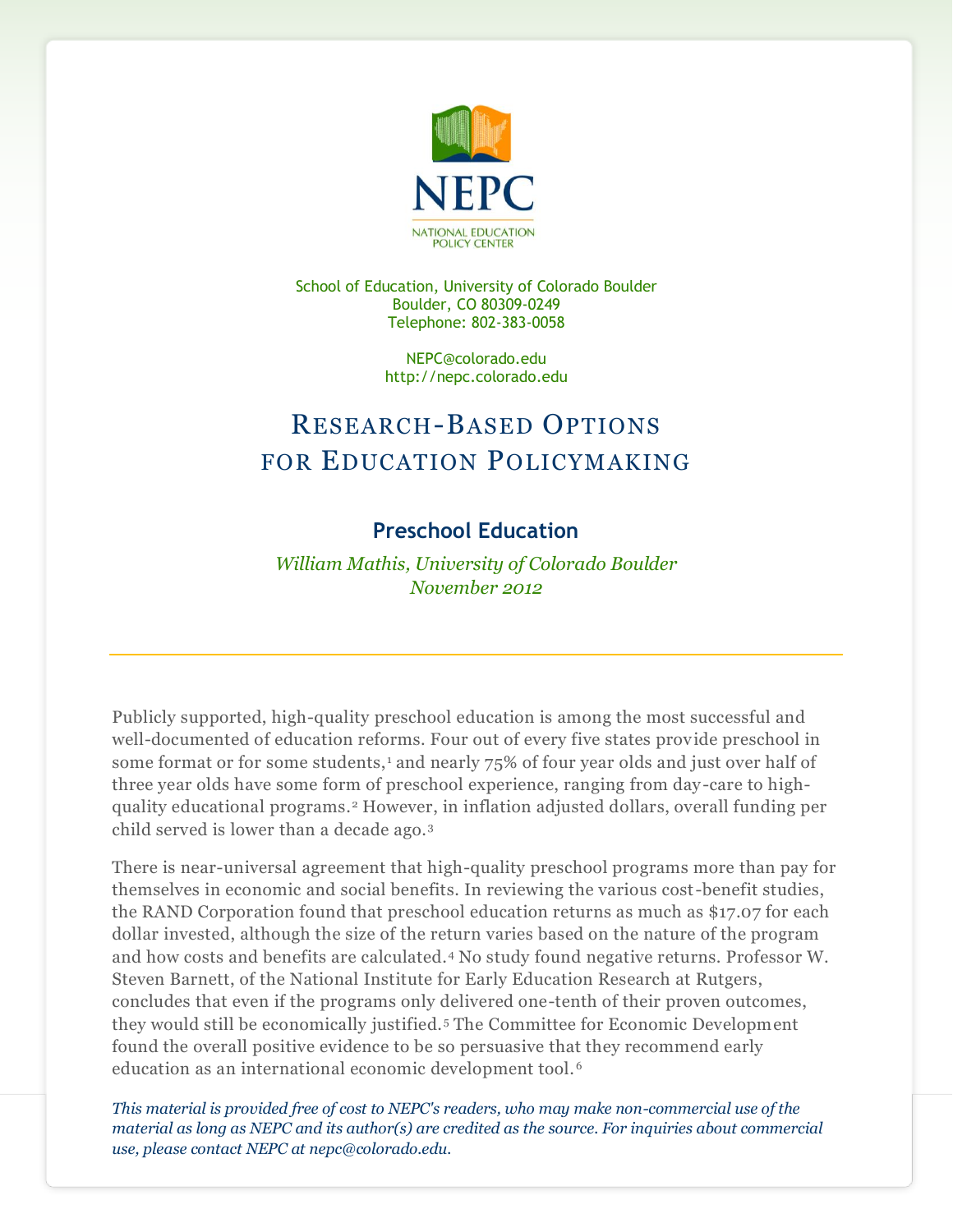In terms of academic effects, preschool programs show large and immediate pay-offs. High-quality, intensive preschool education for at least two years can, by itself, close as much as half the achievement gap.<sup>7</sup> Overall, the initial size of these effects averages a onehalf standard deviation higher than control groups.<sup>8</sup> This magnitude is the same as improving a score from the  $30<sup>th</sup>$  percentile to the  $50<sup>th</sup>$  percentile. These initial effects fade somewhat over time but nevertheless persist into adulthood, registering permanent effects in the 0.1 to 0.2 standard deviation range.

Perhaps more important than higher test scores is that children provided with preschool programs demonstrate more positive adult social indicators, across the board. Fewer arrests, less marijuana use, fewer grade retentions, higher graduation rates, higher college attendance rates, less special education, higher employment, higher earnings, greater social mobility and less welfare dependency are among the positive effects found in the best-designed studies.<sup>9</sup>

Program quality is absolutely critical. While no one factor can be considered determinative, the key program quality elements include:

- Small class sizes and ratios 20 or fewer children, with two adults.<sup>10</sup>
- Well trained, adequately compensated and qualified teachers.
- Strong links to social and health services.
- Attention to families' needs, including wrap-around child care.
- Adequate and appropriate supplies and materials.
- Appropriate and sufficient indoor and outdoor space.
- A mix of child-initiated and teacher directed activities with substantial time for individualized and small-group interactions.<sup>11</sup>

A number of other issues are frequently raised. Here's a summary of the key research:

**Very Early Interventions.** The highly successful Abecederian program in North Carolina enrolled children beginning at four months of age. Researchers found sustained academic effect sizes at 0.33 standard deviations at ages 15 and 21, higher graduation rates, higher college attendance rates and higher employment. <sup>12</sup> However, positive effects of this size are not universally reported and attention to program quality factors is of paramount importance.<sup>13</sup>

**Extended Day and Year.** Half-day and full-day programs both show strong results, but only full-day programs produce economic benefits through working parents. <sup>14</sup> A small randomized trial showed greater learning gains for extended year preschool.<sup>15</sup>

**Universal** *versus* **Targeted Enrollment.** Economically deprived children benefit most, but all children are advantaged by preschool programs. Children from middle income families have the greatest access problems as they are not eligible for programs like Head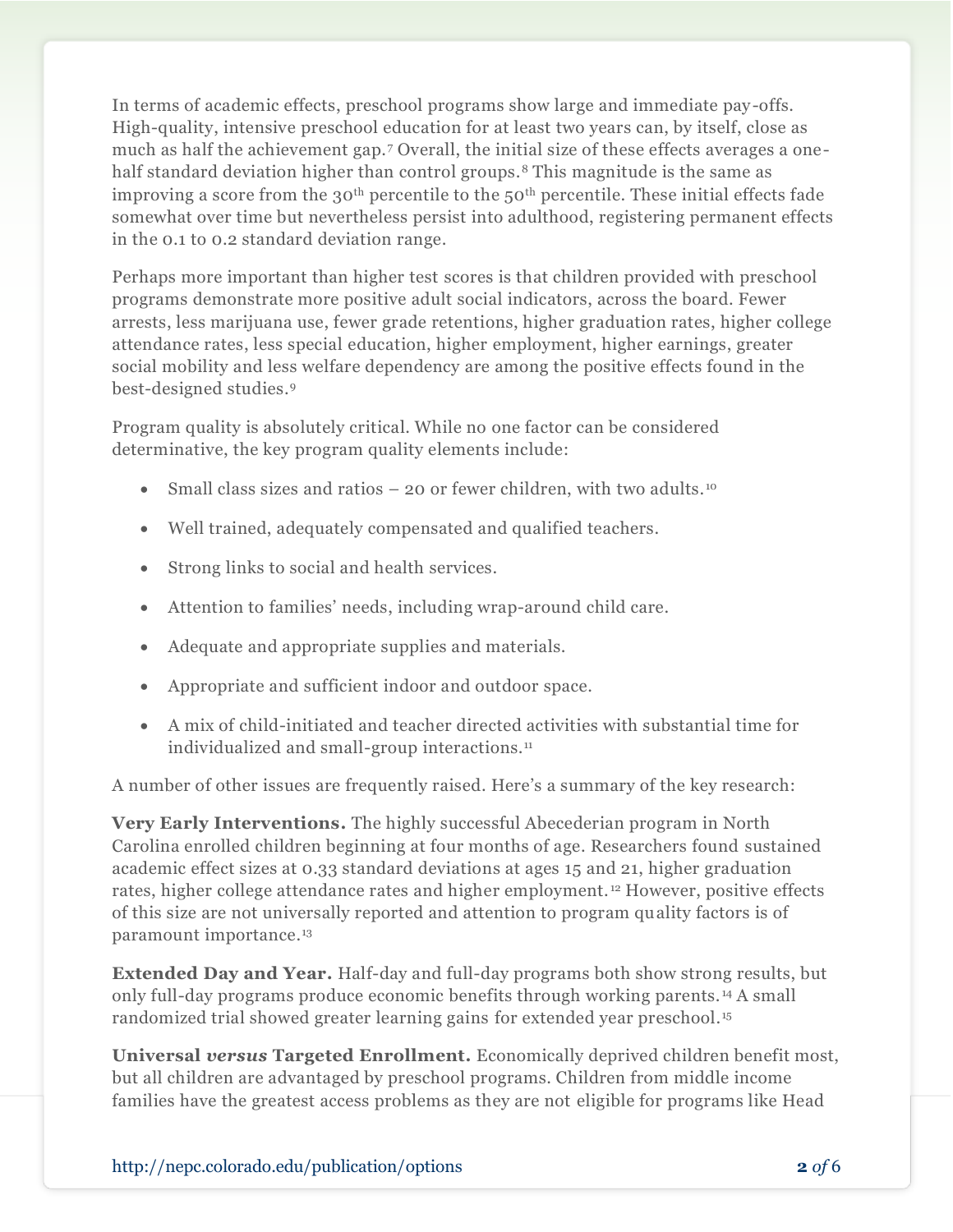Start. As a result of the large size of the cohort, middle class children show the greater number of readiness needs.<sup>16</sup> Universal enrollment is therefore the wiser policy approach.

**Center-Based Programs.** While a given home-based program can be high quality, center-based programs are more likely to meet the essential criteria for a high-quality program and are the preferred approach. <sup>17</sup>

**Private** *versus* **Public Programs.** The research shows no advantage for one sector over the other. The key is the quality of the program being offered. <sup>18</sup>

**Head Start.** With low family income determining eligibility, Head Start enrolls fewer students than state or district programs. Study results vary according to the rigor of the research design. Overall, the results indicate Head Start is a cost-effective program albeit with lesser but still positive results, suggesting that the program should be retained but strengthened.<sup>19</sup>

**Curriculum.** No consistent advantage is found for any set-piece curriculum, although direct instruction matters.<sup>20</sup>

## **Recommendations for Policymakers**

- Investment in preschool is one of the most effective reform policies. Strong, positive economic, educational and social returns are well documented.
- Universal access is superior to targeted enrollment, as it reaches needy children from all walks of life.
- Successful preschool programs depend on the quality of the program. States should develop and monitor early education standards.
- States and districts should implement a continuous development and improvement program for both public and private providers.
- A successful program requires an emphasis on the "whole child." Some of the stronger early education benefits are found in reducing crime and delinquency while increasing emotional development and self-regulation.
- Preschool programs should be expanded to three year olds with an emphasis on needy children.
- For maximum effectiveness, preschool programs should be integrated with social and health programs.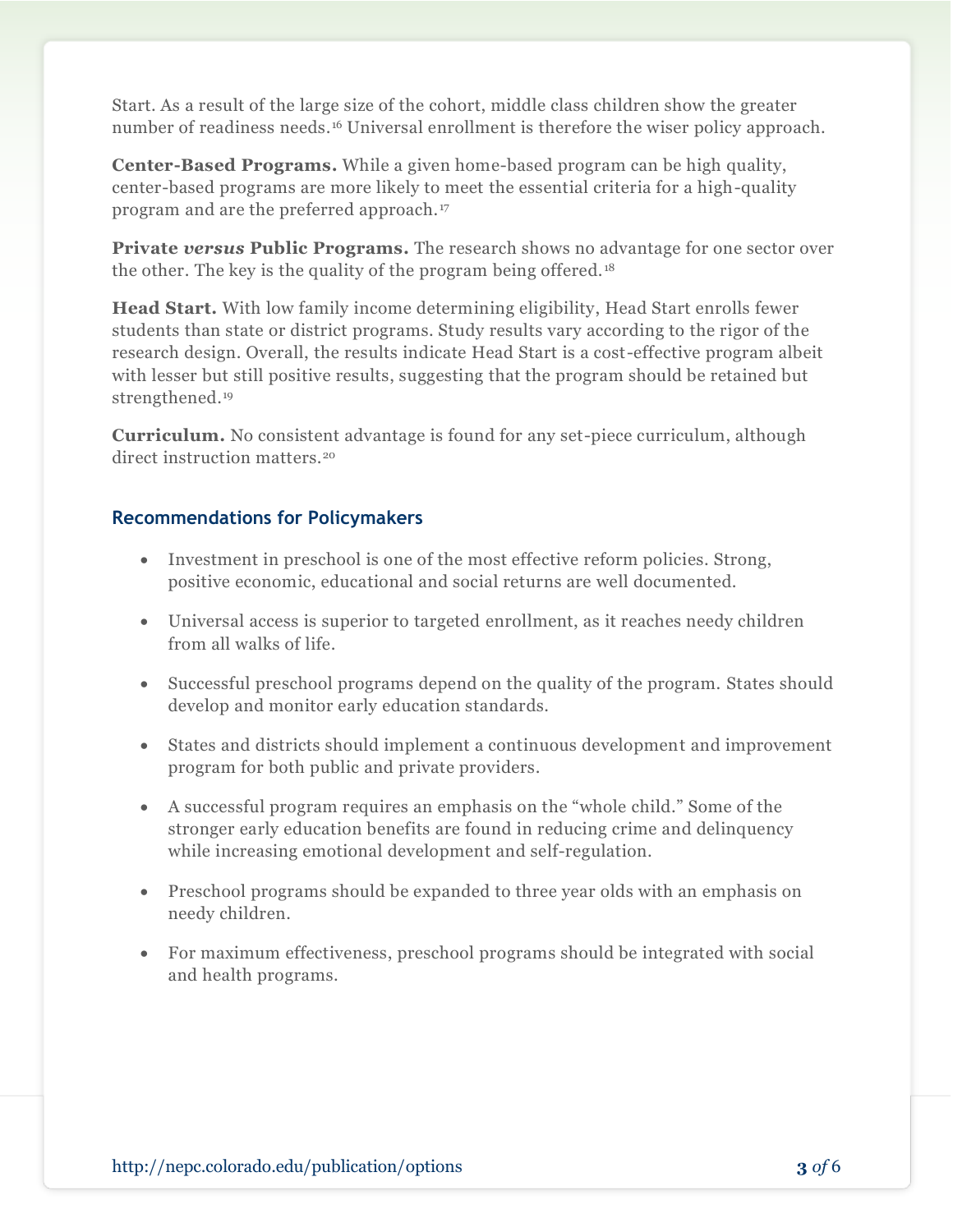## **Notes and References**

1 Olson, L. (Fall 2005). Early Childhood Education: Investing in quality makes sense. *Research Points, 3*(2). Washington, DC: American Educational Research Association.

2 Barnett, W.S. (2008). *Preschool Education and its lasting effects: Research and policy implications*. Boulder and Tempe: Education and the Public Interest Center & Education Policy Research Unit, 3. Retrieved October 3, 2012, from http://nepc.colorado.edu/publication/preschool-education;

Barnett, W.S. & Nores, M. (2012, April 26). *Estimated Participation and Hours in Early Care and Education by Type of Arrangement and Income at Ages 2 to 4 in 2010.* New Bruswick, NJ: National Institute for Early Education.

3 Barnett, W.S. (2012, October 8).*The State of Pre-school 2011.* Retrieved October 19, 2012, from http://nieer.org/sites/nieer/files/2011yearbook\_executive\_summary.pdf.

Also see

Rotherham, A.J. (2012, April 5). Are Pre-k Programs about to get gutted? *TIME Ideas*. Retrieved October 19, 2012, from http://ideas.time.com/2012/04/05/are-pre-k-programs-about-to-get-gutted/.

4 Karoly, L.A., Kilburn, M.R., & Cannon, J. (2005). *Proven benefits of early childhood interventions,* Research Brief RB-9145-PNC*.* Santa Monica, CA: RAND Corporation. Retrieved November 5, 2012, from http://www.rand.org/pubs/research\_briefs/RB9145.html;

Nores, M., Belfield, C.R., Barnett, W.S., & Schweinhart, L. (Fall 2005). Updating the economic impacts of the High/Scope Perry Preschool program. *Education Evaluation and Policy Analysis, 27*(3), 245-262.

Chester Finn of the Hoover Institution is one of the few critics of these programs. His central thesis is that early education is too expensive, is not compatible with k-12 goals and should be provided only to needy populations. In reviewing Finn, Barnett opines: "The book cherry-picks a few weak studies to fit its preconceptions, and it builds the case for targeted programs based on errors, exaggeration, misrepresentation, and logical inconsistency." Find this debate at

Finn, C. (2009). *Reroute the Preschool Juggernaut*. Palo Alto: Hoover Institution. Retrieved October 8, 2012, from http://www.hoover.org/publications/books/online/44003827.html;

Barnett, W.S. (2009). *Special Review: Reroute the Preschool Juggernaut.* Boulder and Tempe: Education and the Public Interest Center and Education Policy Research Unit. Retrieved October 8, 2012, from http://nepc.colorado.edu/files/Barnett-Hoover-EarlyEd.pdf.

5 Barnett, 2008 (see note 2), 17.

6 Ehrlich, E. & Kornblatt, T. (2004, September). *Developmental Education: The value of high quality preschool investments as economic tools* (working paper). Washington, DC: Committee for Economic Development.

7 Barnett, W.S. (2012, October 8). Email to author;

Barnett, 2008 (see note 2), 5.

http://nepc.colorado.edu/publication/options **4** *of* 6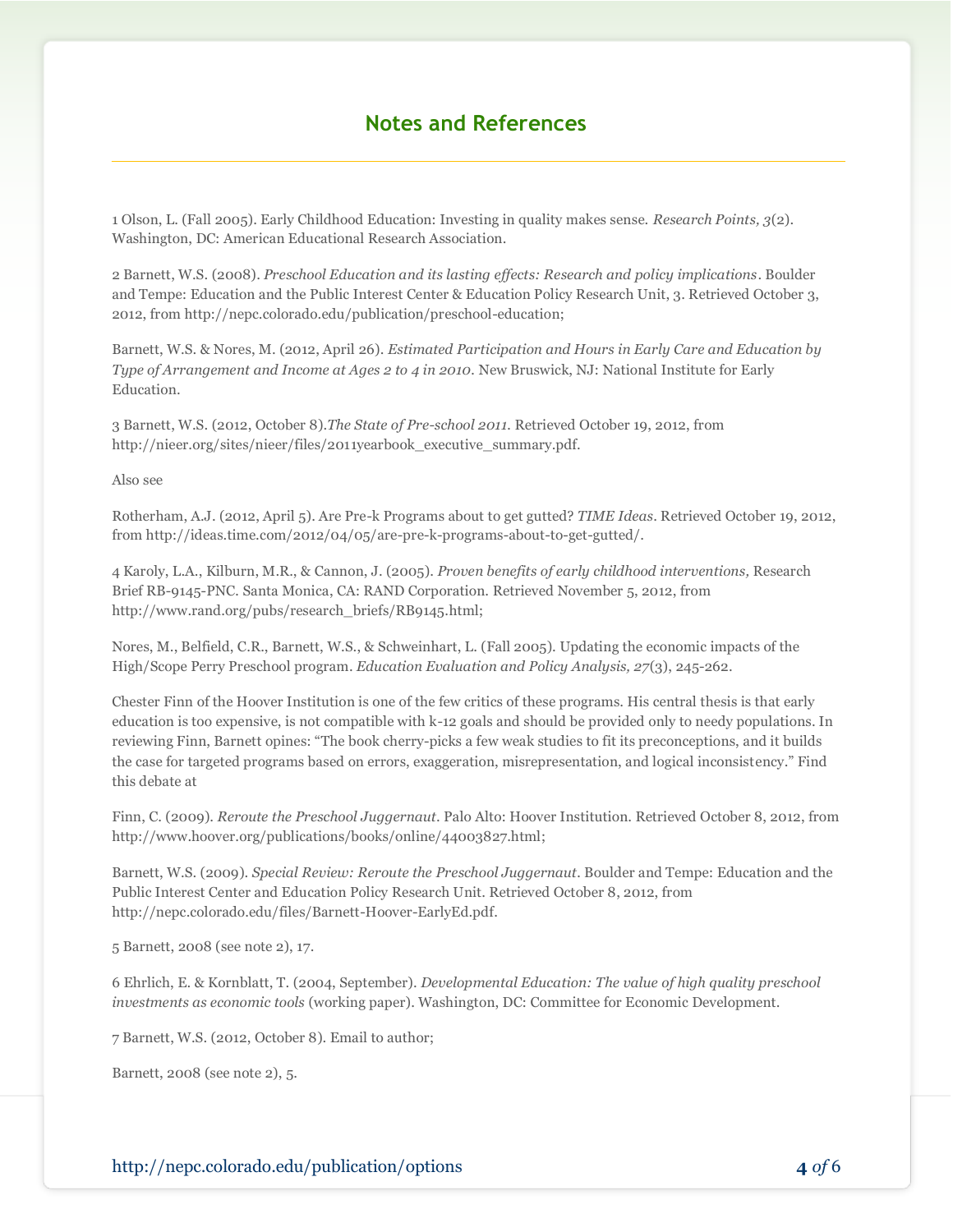8 Camilli, G., Vargas, S., Ryan, S., & Barnett, W.S. (2010). Meta-analysis of the effects of early education interventions on cognitive and social development. *Teachers College Record, 112*(3), 579-620. Retrieved October 8, 2012, from http://www.tcrecord.org/library (ID Number: 15440).

9 The higher-quality studies typically employed randomly assigned experimental and control groups, followed over an extended time period. In other high-quality work, researchers employed a regression discontinuity design as a control procedure.

Lynch, R.G. (2007, May). *Enriching Children, Enriching the Nation: Public Investment in High Quality Prekindergarten*. Washington DC: Economic Policy Institute. Retrieved November 5, 2012, from http://www.epi.org/content.cfm/book\_enriching;

Barnett, 2008 (see note 2), 9;

Barnett, W.S. & Belfield, C.R. (2006, Fall). Early childhood development and social Mobility. *The Future of Children, 16*(2), 73-98.

10 Finn, J.D., Gerber, S.B., & Boyd-Zahris, J. (2005). *Journal of Educational Psychology, 97* (2), 214–223. Retrieved October 8, 2012, from http://www.classsizematters.org/wp-content/uploads/2011/04/finn-gerber-and-Zaharias.pdf.

11 Barnett, 2008 (see note 2), 18-19;

Barnett, W.S. (October 8, 2012). Email to author.

12 Barnett, 2008 (see note 2), 14.

13 Barnett, W.S. (2011, August 19). Effectiveness of early education intervention. *Science, 333*, 975-978. Retrieved August 19, 2011, from http://www.sciencemag.org/content/333/6045/975 (subscription required).

14 Barnett, 2008 (see note 2), 18.

15 Barnett, 2008 (see note 2), 18.

16 Schulman, K. & Barnett, W.S.( 2005, March). *The benefits of prekindergarten for middle-income children* (policy brief). New Brunswick, NJ: National Institute for Early Education Research, Rutgers University;

Laosa, L.M. (March 30 2005). *Effects of preschool on educational achievement* ( NIEER Working Paper). New Brunswick, NJ: National Institute for Early Education Research, Rutgers University.

17 Olson, 2005 (see note 1).

18 Barnett, 2008 (see note 2), 3.

19 High/Scope (n.d.) . *Long-Term Benefits:* Head Start study finds long-term impact (web page), Ypsilanti, MI: Author. Retrieved October 8, 2012, from http://www.highscope.org/content.asp?contentid=260.

20 Barnett, 2008 (see note 2), 19;

Barnett, 2011 (see note 13).